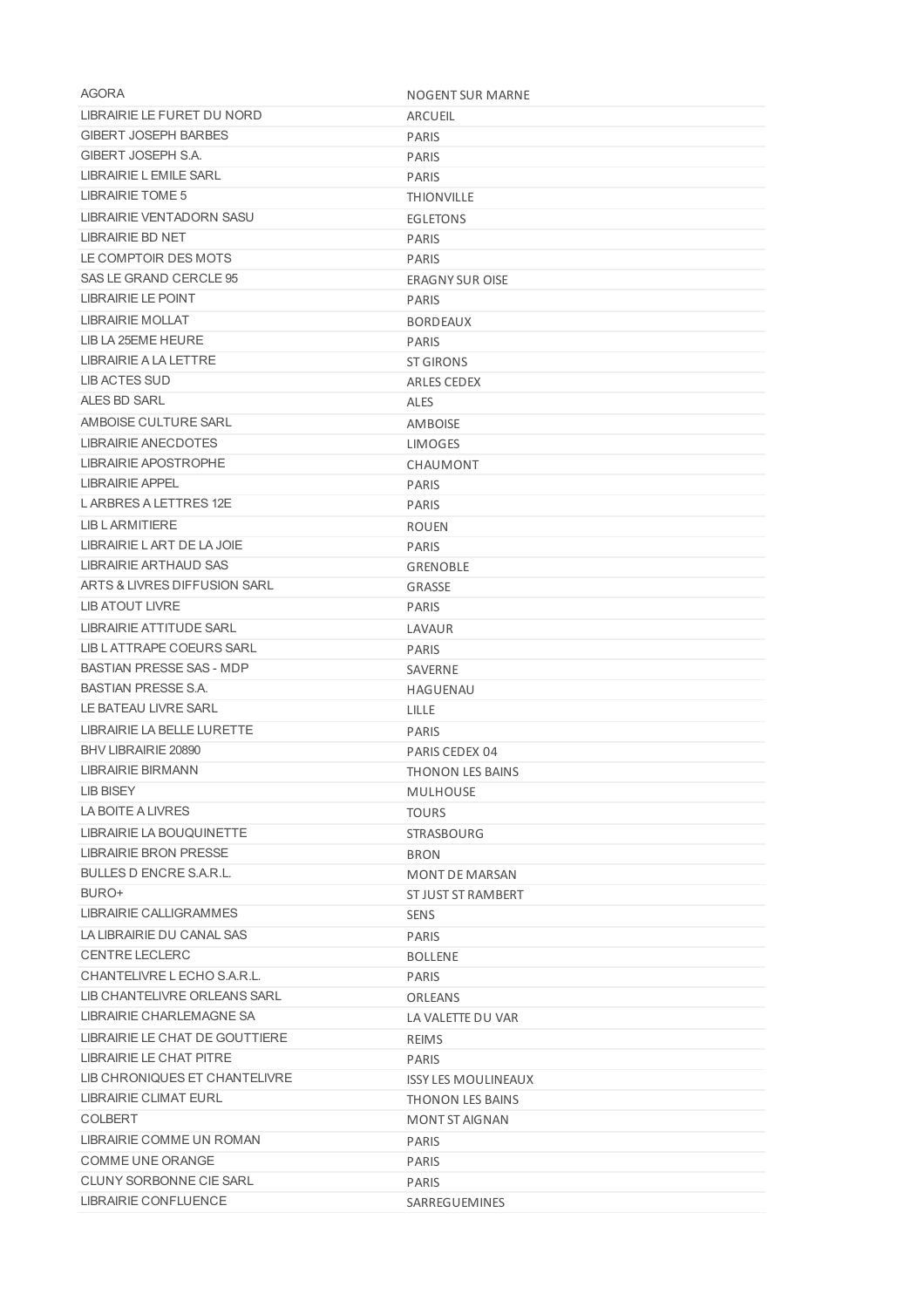| <b>LIB SADEL CONTACT</b>                 | ANGERS                        |
|------------------------------------------|-------------------------------|
| LIBRAIRIE COSMOPOLITE                    | ANGOULEME                     |
| LIBRAIRIE CROCOLIVRE SAS                 | <b>ENGHIEN LES BAINS</b>      |
| LIB LA CROISEE DES MONDES SARL           | <b>PARIS</b>                  |
| <b>CULTURA CHATELINEAU</b>               | <b>BELGIQUE</b>               |
| LIB LE CYPRES EURL                       | <b>NEVERS</b>                 |
| DANS MA LIBRAIRIE                        | AGEN                          |
| LIBRAIRIE DECITRE ECULLY                 | <b>ECULLY</b>                 |
| LIBRAIRIE DECITRE BELLECOUR              | LYON CEDEX 02                 |
| LIBRAIRIE DECITRE GRENOBLE               | <b>GRENOBLE</b>               |
| LIB DECITRE 112 - CONFLUENCE             | <b>LYON</b>                   |
| LIBRAIRIE DECITRE                        | <b>CRECHES SUR SAONE</b>      |
| LIBRAIRIE DEVELAY                        | <b>VILLEFRANCHE SUR SAONE</b> |
| LIBRAIRIE DU MAU                         | <b>CHALONS EN CHAMPAGNE</b>   |
| LIBRAIRIE L EAU VIVE                     | <b>NIMES</b>                  |
| <b>LIBRAIRIE ELLIPSES EURL</b>           | <b>TOULOUSE</b>               |
| LES ENFANTS DE DIALOGUES                 | <b>BREST</b>                  |
| LA LIBRAIRIE DES ENFANTS SARL            | ALBI                          |
| <b>FNTRFFIVRFS</b>                       | <b>VERDUN</b>                 |
| LECLERC ESPACE CULTUREL                  | <b>BEYNOST</b>                |
| LIB ESPACE HISLER                        | <b>METZ</b>                   |
| <b>LIBRAIRIE ESPACE TEMPS</b>            | EGLY                          |
| EYROLLES EDITIONS LIBRAIRIE              | <b>PARIS</b>                  |
| LIBRAIRIE LA FABRIQUE SARL               | <b>BAR LE DUC</b>             |
| <b>FIERS DE LETTRES SAS</b>              | <b>MONTPELLIER</b>            |
| <b>LIBRAIRIE FONTAINE SEVRES</b>         | <b>PARIS</b>                  |
| LIB LA FONTAINE SARL                     | PRIVAS                        |
| LE FORUM ARTS ET LIVRES SARL             | <b>MOUANS SARTOUX</b>         |
| LIBRAIRIE FORUM SAINT-ETIENNE            | <b>ST ETIENNE</b>             |
| LIBRAIRIE FRA ANGELICO RICHER            | ANGERS                        |
| FURET DU NORD SA                         | <b>BEAUVAIS</b>               |
| <b>FURET DU NORD</b>                     | DUNKERQUE                     |
| LIBRAIRIE FURET DU NORD                  | <b>ENGLOS</b>                 |
| <b>FURET DU NORD REIMS</b>               | <b>REIMS</b>                  |
| LIBRAIRIE LE FURET DU NORD               | <b>ROUBAIX</b>                |
| FURET DU NORD AEROVILLE                  | <b>TREMBI AY EN FRANCE</b>    |
| LIBRAIRIE LE FURET DU NORD               | <b>VALENCIENNES</b>           |
| LIBRAIRIE LE FURET DU NORD               | <b>DOUAI</b>                  |
| LIBRAIRIE LE FURET DU NORD PTV           | LILLE CEDEX                   |
| <b>GALERIE DU LIVRE</b>                  | LE MANS CEDEX                 |
| LIBRAIRIE GIBERT JOSEPH                  | <b>POITIERS</b>               |
| LIBRAIRIE GIBERT JOSEPH                  | GRENOBLE                      |
| LIBRAIRIE GIBERT JOSEPH                  | <b>MONTPELLIER CEDEX 1</b>    |
| <b>LIBRAIRIE GIBERT JOSEPH</b>           | <b>TOULOUSE</b>               |
| LIB GIBERT JOSEPH CARRE SOIE             | <b>VAULX EN VELIN</b>         |
| LIBRAIRIE GIBERT JOSEPH                  | <b>PARIS</b>                  |
| LIBRAIRIE GLENAT GRENOBLE                |                               |
|                                          | <b>GRENOBLE</b>               |
| LIBRAIRIE GREFINE<br>LIB LA GRIFFE NOIRE | LA ROCHELLE                   |
| LIB LES GUETTEURS DE VENT                | ST MAUR DES FOSSES            |
| LIBRAIRIE GUIVELLE                       | <b>PARIS</b>                  |
|                                          | LONS LE SAUNIER               |
| LIB GWALARN                              | LANNION                       |
| <b>HALL DU LIVRE SAS</b>                 | <b>NANCY</b>                  |
| LIB DE L HORLOGE SARL                    | CARPENTRAS                    |
| LIB DE L HOTEL BOYER EGUILLES            | AIX EN PROVENCE               |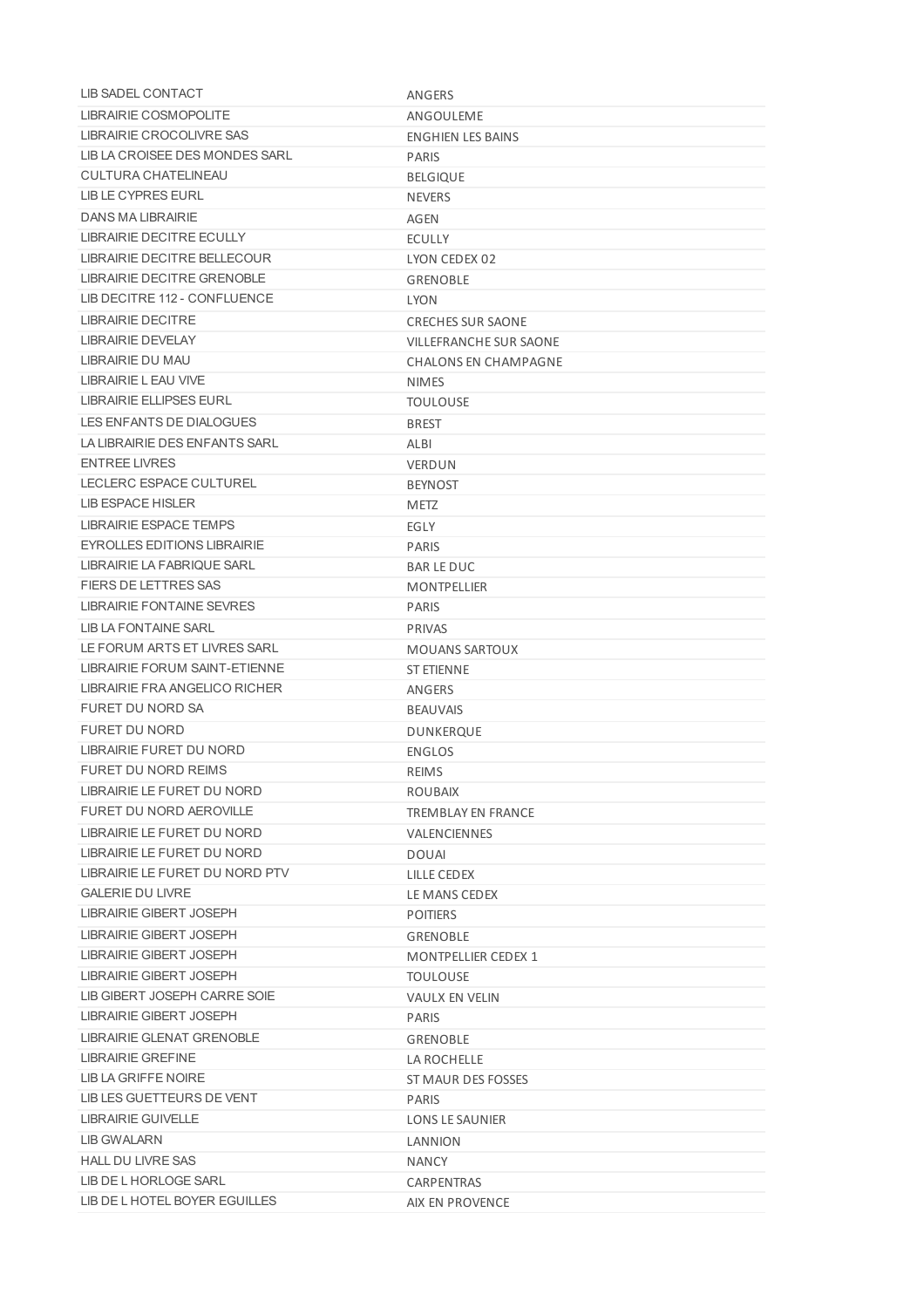| LIBRAIRIE L IMAGINARIUM          | L ISLE ADAM                     |
|----------------------------------|---------------------------------|
| <b>I IBRAIRIE I INSTANT LIRE</b> | <b>CHAMPIGNY SUR MARNE</b>      |
| LIB. INTRANQUILLE PLAZZA SARL    | <b>BESANCON</b>                 |
| LIBRAIRIE JEAN JAURES            | <b>NICE</b>                     |
| LIB KLEBER                       | <b>STRASBOURG</b>               |
| LIBRAIRIE LEAU VIVE S.A.R.L      | <b>AVIGNON</b>                  |
| LIB L IVRESSE DU LIVRE SARL      | <b>BRY SUR MARNE</b>            |
| <b>LIB LAMARTINE</b>             | <b>PARIS</b>                    |
| <b>LE FAILLER</b>                | RENNES                          |
| LECLERC ESPACE CULTUREL          | AURILLAC CEDEX                  |
| LECLERC ESPACE CULTUREL          | <b>BLOIS</b>                    |
| LECLERC ESPACE CULTUREL          | <b>CHECY</b>                    |
| LECLERC ESPACE CULTUREL          | <b>VARENNES SUR SEINE</b>       |
| LECLERC ESPACE CULTUREL LAVIDA   | ALBI                            |
| LECLERC ESPACE CULTUREL          | <b>BIARS SUR CERE</b>           |
| LECLERC ESPACE CULTUREL          | OLONNE SUR MER                  |
| LECLERC ESPACE CULTUREL          | ST GILLES CROIX DE VIE          |
| LECLERC ESPACE CULTUREL          | <b>USSEL</b>                    |
| LECLERC ESPACE CULTUREL          | ARES                            |
| LECLERC ESPACE CULTUREL          | GOUESNOU                        |
| LECLERC ESPACE CULTUREL          | SAUMUR                          |
| <b>CENTRE LECLERC</b>            | CARBON BLANC CEDEX              |
| LECLERC ESPACE CULTUREL          | <b>CLERMONT FERRAND</b>         |
| LECLERC ESPACE CULTUREL          | ROMORANTIN LANTHENAY CED        |
| LECLERC ESPACE CULTUREL          | LANNION CEDEX                   |
| LECLERC ESPACE CULTUREL          | <b>LES ANGLES</b>               |
| LECLERC ESPACE CULTUREL          | <b>LIMOGES</b>                  |
| LECLERC ESPACE CULTUREL          | <b>MONTCEAU LES MINES CEDEX</b> |
| LECLERC ESPACE CULTUREL          | <b>OLORON STE MARIE CEDEX</b>   |
| LECLERC ESPACE CULTUREL          | <b>POITIERS</b>                 |
| LECLERC ESPACE CULTUREL          | SARREBOURG                      |
| LECLERC ESPACE CULTUREL          | ST MEDARD EN JALLES             |
| LECLERC ESPACE CULTUREL          | <b>NIORT</b>                    |
| LECLERC ESPACE CULTUREL          | <b>ONET LE CHATEAU</b>          |
| LECLERC ESPACE CULTUREL          | RIOM CEDEX                      |
| LECLERC ESPACE CULTUREL          | ANDREZIEUX BOUTHEON CDX         |
| LECLERC ESPACE CULTUREL          | <b>BASSE GOULAINE</b>           |
| LIBRAIRIE MARBOT-TRELIDIS SAS    | PERIGUEUX                       |
| LECLERC ESPACE CULTUREL          | URRUGNE                         |
| NOUVELLE LIBRAIRIE TOULOUSAINE   | <b>TOULOUSE</b>                 |
| LIBRAIRIE LA LICORNE SAS         | AUBUSSON                        |
| LIBRAIRIE LIRAGIF                | <b>GIF SUR YVETTE</b>           |
| LIBRAIRIE LE LISERON SARL        | <b>MULHOUSE</b>                 |
| LIBRAIRIE LIVRES IN ROOM SARL    | ST POL DE LEON                  |
| LIBRAIRIE LA LUCIOLE S.A.R.L     | ANGERS                          |
| LIB LUCIOLES                     | <b>VIENNE</b>                   |
| LIB PAPETERIE DU LYCEE SARL      | <b>FEURS</b>                    |
| LIBRAIRIE M LIRE ANJOU           | <b>CHATEAU GONTIER</b>          |
| LA MAISON DU LIVRE               | RODEZ CEDEX                     |
| MAISON DU LIVRE ET PAPETERIE     | LONS LE SAUNIER                 |
| LIBRAIRIE LE MARAIS DU LIVRE     | HAZEBROUCK                      |
| LIB.LA MARE AUX DIABLES SARL     | DUNKERQUE                       |
| LIB MARTELLE                     | AMIENS CEDEX 1                  |
| <b>MATIERE GRISE</b>             | <b>MONTROUGE</b>                |
| <b>MAZERINE SPRL</b>             | <b>BELGIQUE</b>                 |
|                                  |                                 |